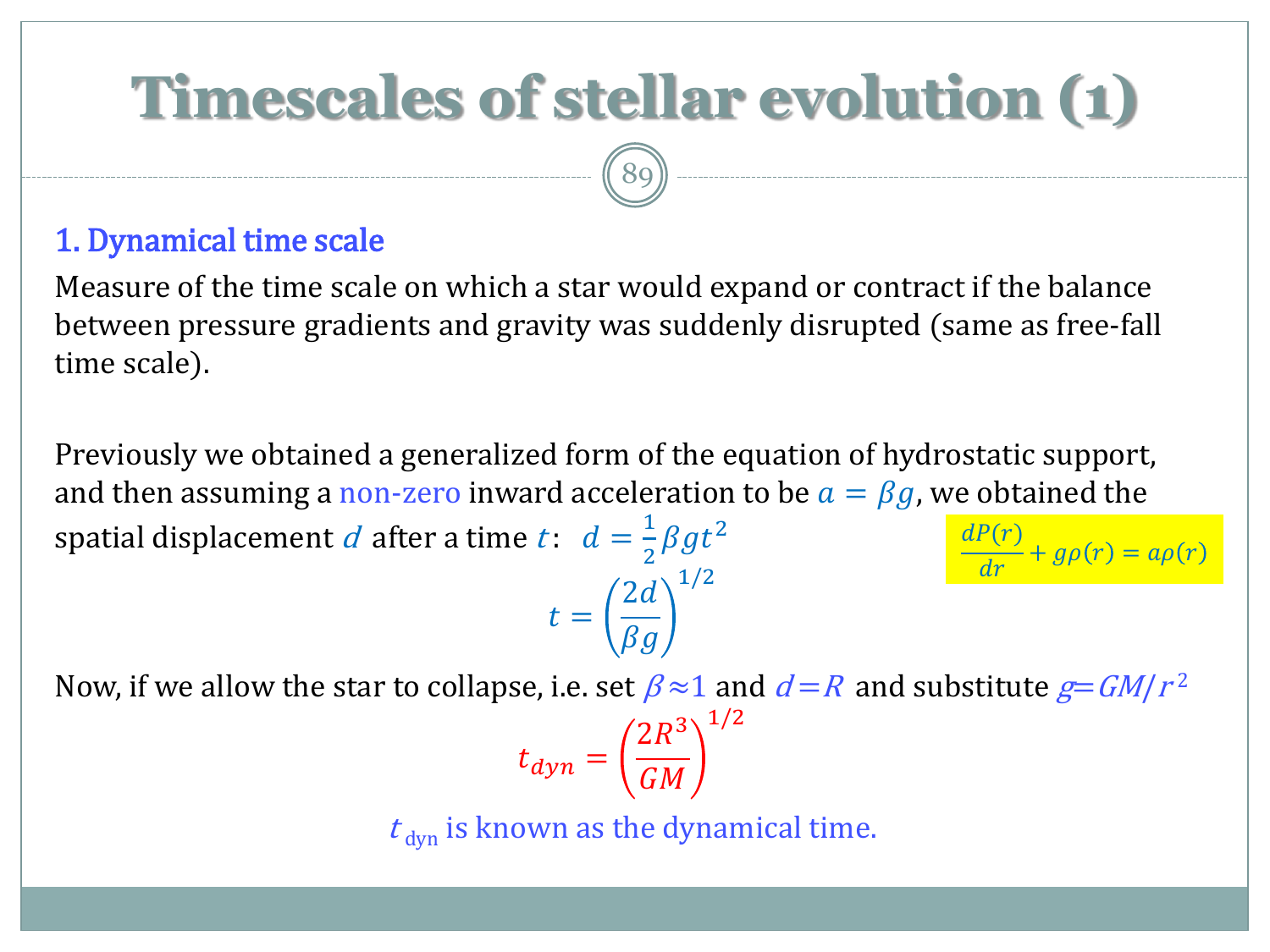# **The dynamical timescale (1)**

We can get a better estimation if assume that the whole mass is concentrated in the centre. The equation of motion is

$$
\ddot{r} + \frac{GM}{r^2} = 0
$$

At home you will show that the time for collapse from radius  $R$  to 0 is

90

$$
t_{dyn} = \frac{\pi}{2\sqrt{2}} \left(\frac{R^3}{GM}\right)^{1/2}
$$

One can express that through mean density as:

 $3\pi$ 32  $1/2$  1

 $G\overline{\rho}$ 

For different radii, we get

$$
t_{dyn} = \frac{\pi}{2\sqrt{2}} \left(\frac{r^3}{Gm}\right)^{1/2} = \left(\frac{3\pi}{32}\right)^{1/2} \frac{1}{\sqrt{G\overline{\rho_r}}}
$$

where  $m= m(r)$  is the mass interior to  $r, \ \overline{\rho_r}$  is the mean density in sphere of radius  $r.$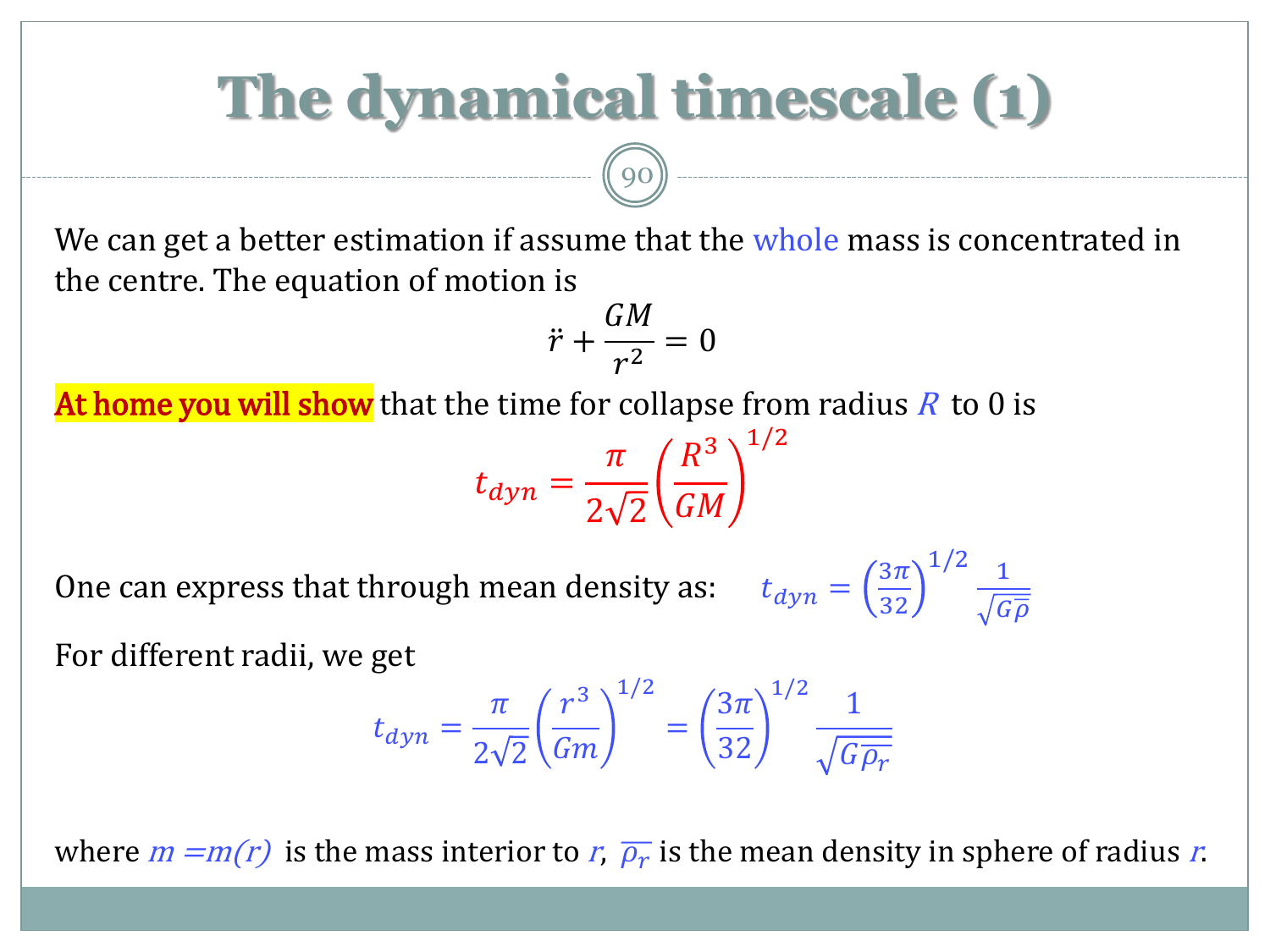

 $\overline{\rho_r}$  is the mean density in sphere of radius  $r$ .

We see that density decreasing with radius,  $\overline{\rho_r}$  also decreases and time-scale grows.

Thus, shell at larger radii falls down longer.

This also confirmed our assumption of the whole mass concentrated inside.

For the Sun R<sub>o</sub>=6.96x10<sup>10</sup> cm, M<sub>o</sub> =1.99x10<sup>33</sup> g:  $t_{dyn} = 1770$  sec  $\approx 0.5$  hour  $\bar{\rho} = 1.4 \text{ g cm}^{-3}$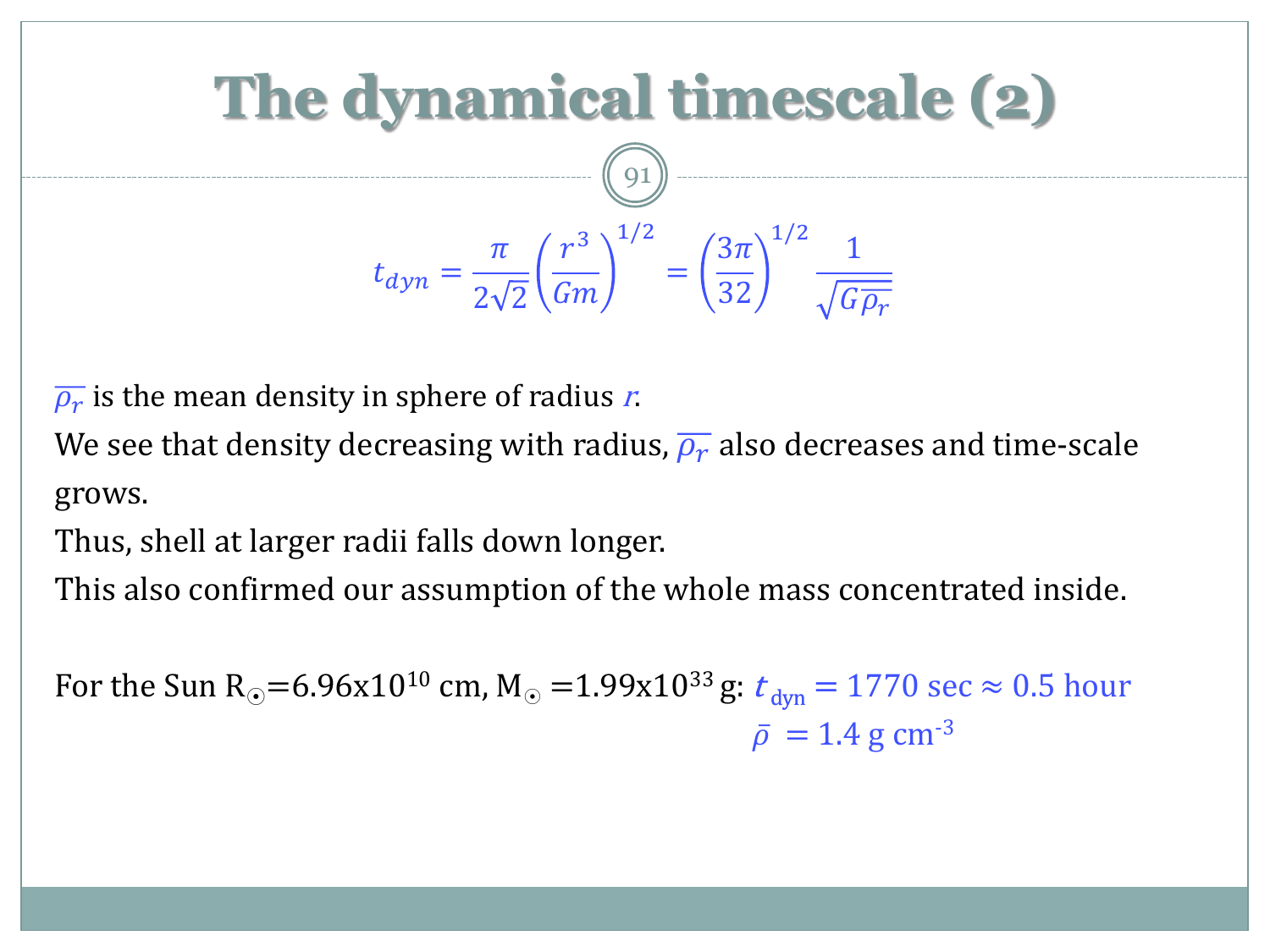# **Timescales of stellar evolution (2)**

92

#### 2. Thermal time scale (Kelvin-Helmholtz time scale)

Suppose nuclear reaction were suddenly cut off in the Sun. Thermal time scale is the time required for the Sun to radiate all its reservoir of thermal energy:

$$
t_K \equiv \frac{E_T}{L} = \frac{GM^2}{2RL} \approx 1.5 \times 10^7 \text{ yr (for the Sun)}
$$

Virial theorem: the thermal energy  $E_T$ is roughly equal to half the gravitational potential energy

**Important timescale:** determines how quickly a star contracts before nuclear fusion starts - i.e. sets roughly the pre-main sequence lifetime.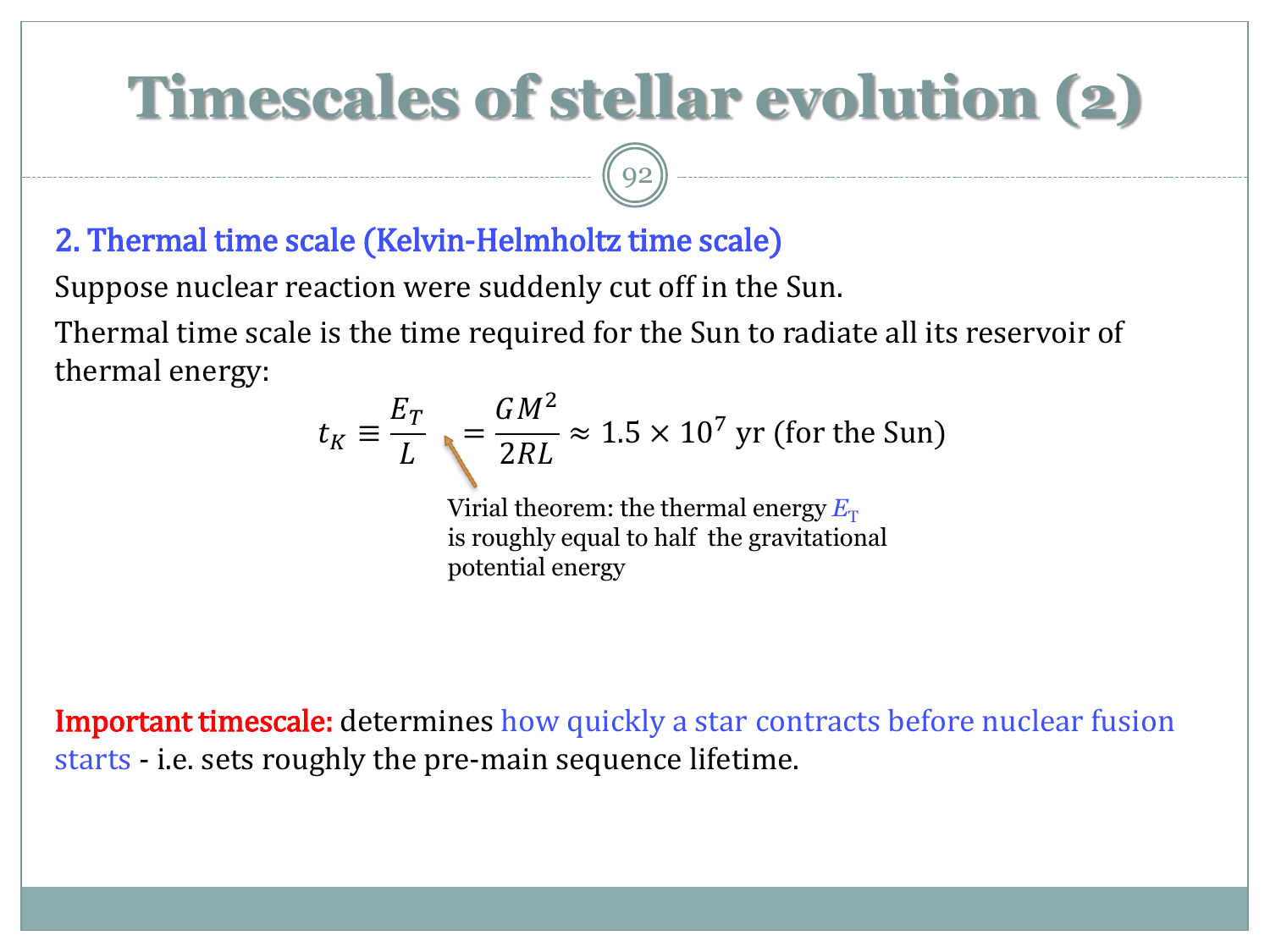# **Timescales of stellar evolution (3)**

93

#### 3. Nuclear time scale

Time scale on which the star will exhaust its supply of nuclear fuel if it keeps burning it at the current rate.

Energy release from fusing one gram of hydrogen to helium is  $\sim$  6 x 10<sup>18</sup> erg, so:

$$
t_n = \frac{qXM \times 6 \times 10^{18}}{L} \text{erg g}^{-1}
$$

where

- X is the mass fraction of hydrogen initially present  $(X=0.7)$
- q is the fraction of fuel available to burn in the core  $(q=0.1)$

 $t_n \approx 7 \times 10^9$  yr (for the Sun)

#### Reasonable estimate of the main-sequence lifetime of the Sun.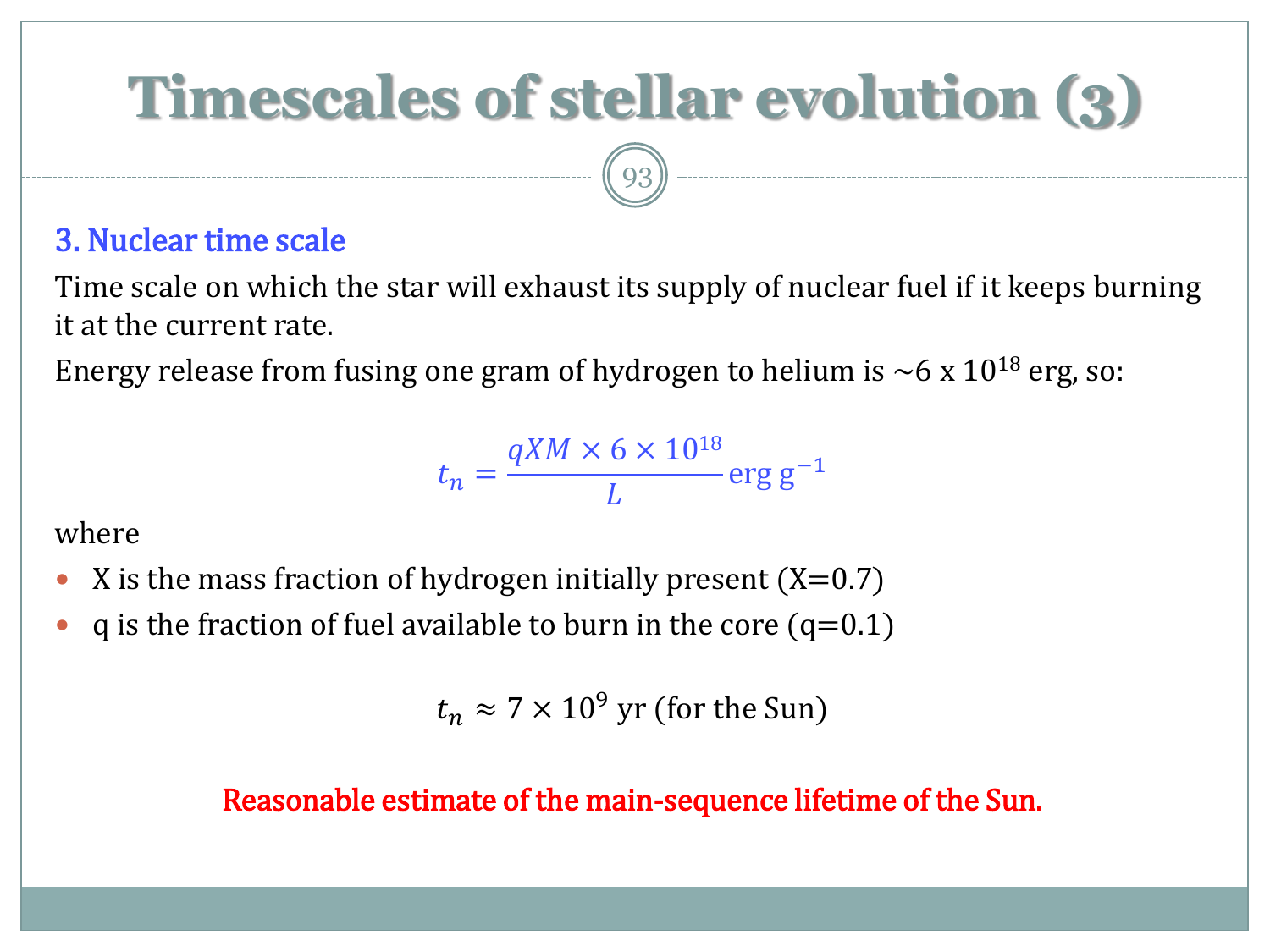## **Stellar timescales**

94

Ordering time scales:

#### $t_{dyn} \ll t_K \ll t_n$

For the Sun:

 $t_{\text{dyn}}$ =30 min  $t_{\rm K}$  =30 million years  $t_n$  = 7 billion years

Most stars, most of the time, are in hydrostatic and thermal equilibrium, with slow changes in structure and composition occurring on the (long) time scale  $t_{\rm n}$  as fusion occurs.

Do observe evolution on the shorter time scales also:

- Dynamical stellar collapse / supernova
- Thermal / Kelvin-Helmholtz pre-main-sequence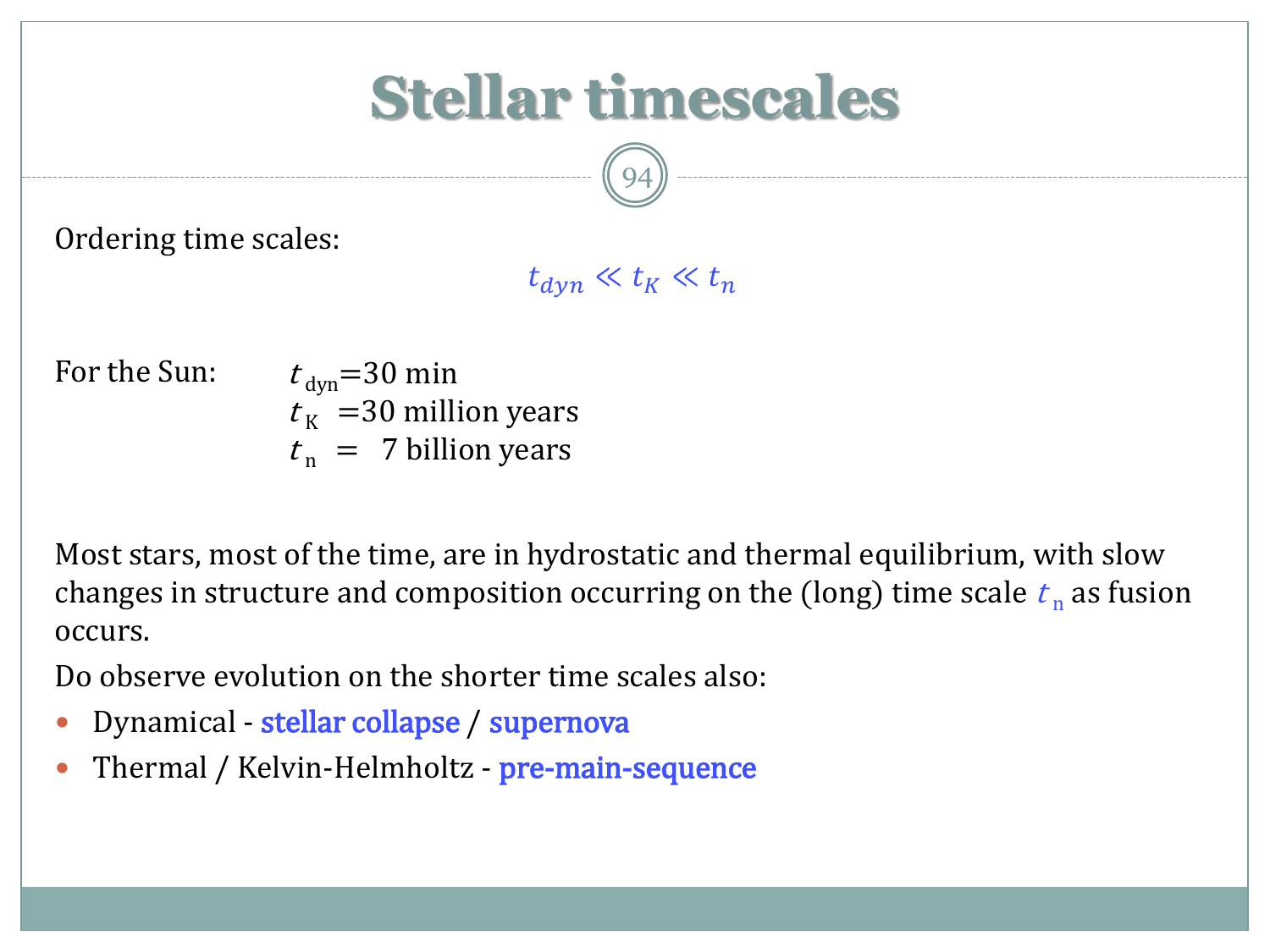# **Conditions in stellar interiors**

#### MINIMUM VALUE FOR CENTRAL PRESSURE OF A STAR MINIMUM MEAN TEMPERATURE OF A STAR STATE OF STELLAR MATERIAL

95

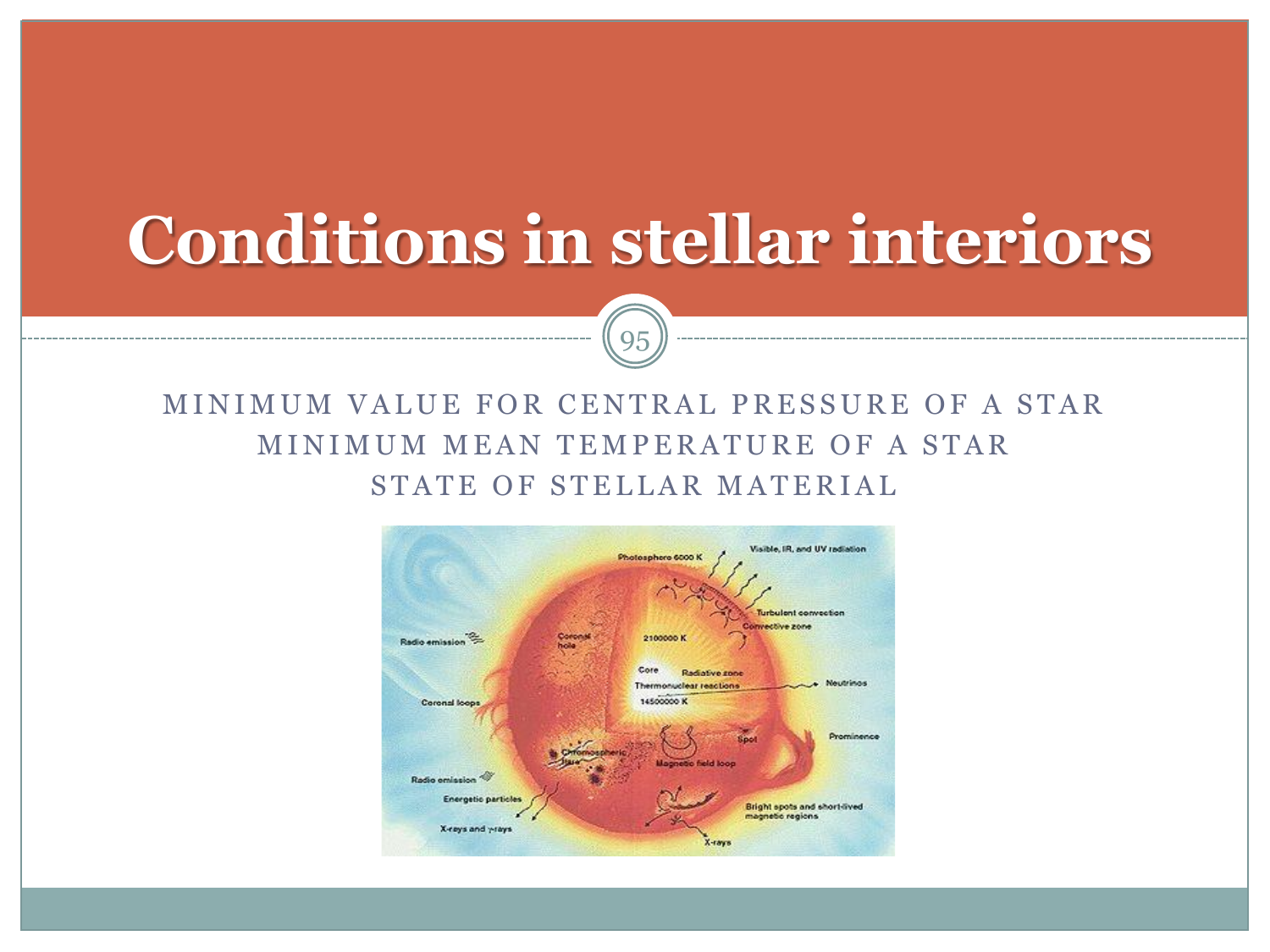## **Content**

96

Let us consider several applications of our current knowledge. We will derive mathematical formulae for the following

- 1. Minimum value for central pressure of a star
- 2. Minimum mean temperature of a star
- 3. State of stellar material

In doing this you will learn important assumptions and approximations that allow the values for minimum central pressure, mean temperature and the physical state of stellar material to be derived.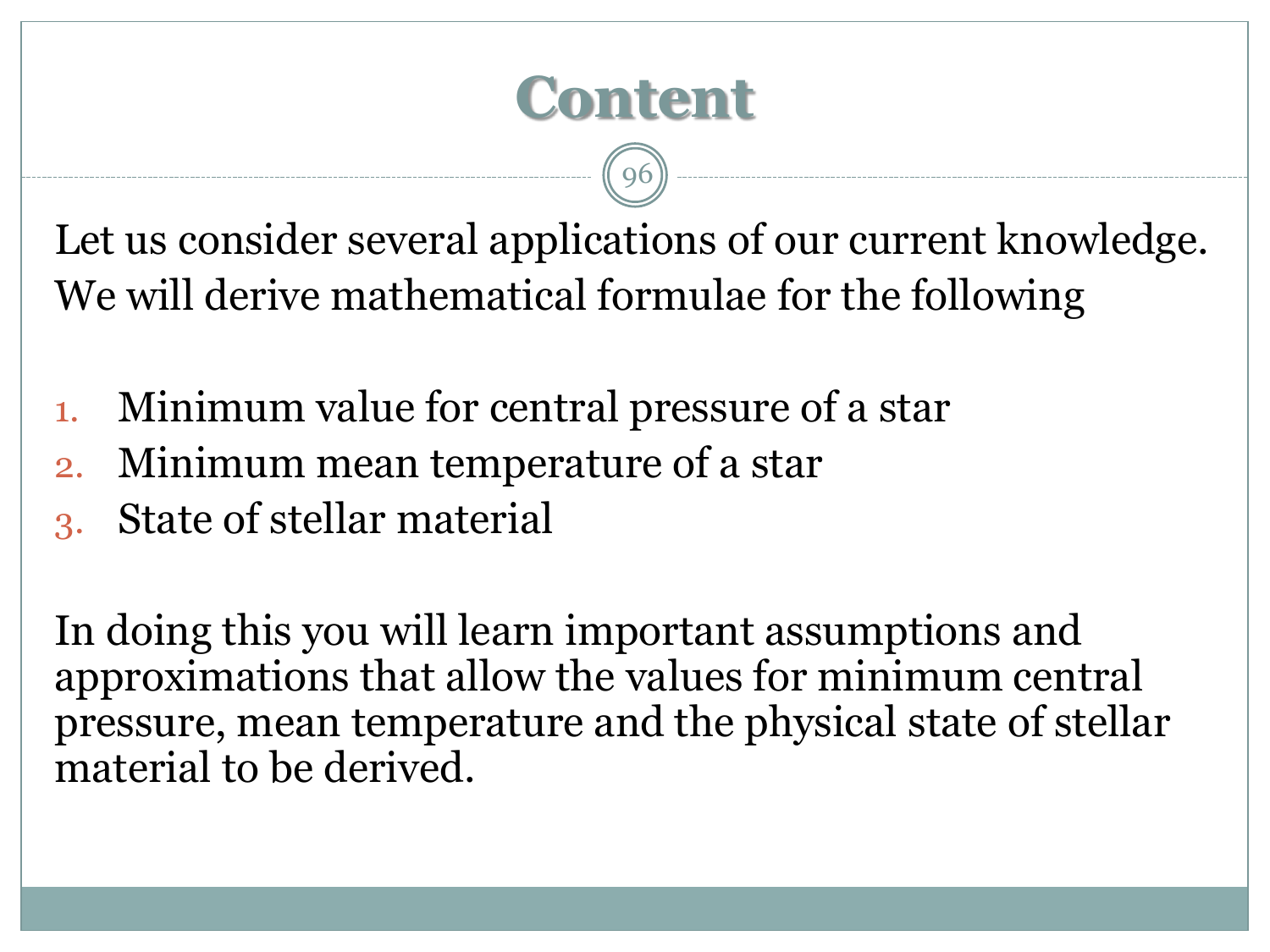## **Minimum value for central pressure of star (1)**

We have only 2 of the 4 equations, and no knowledge yet of material composition or physical state. But we can deduce a minimum central pressure.

97

Given what we know, what is this likely to depend upon?

Let's again take the hydrostatic equilibrium equation, in which enclosed mass m is used as the dependent variable (or combine the equation of hydrostatic equilibrium with the equation of mass conservation):  $JDC<sub>2</sub>$ <mark>dP(r) dr Gm</mark> 1

Can integrate this over the whole star to give:  
\n
$$
P_c - P_s = P_c = \int_{0}^{M} \frac{Gm(r)}{4\pi r^4} dm(r)
$$
\nThe integration requires function is not available.  
\nThe stellar radius  $R \ge r$ , we obtain a lower limit for the central pressure:  
\n
$$
P_c \ge \int_{0}^{M} \frac{Gm}{4\pi R^4} dm = \frac{GM^2}{8\pi R^4}
$$
\n
$$
P_c \ge \int_{0}^{M} \frac{Gm}{4\pi R^4} dm = \frac{GM^2}{8\pi R^4}
$$
\n
$$
P_c \ge \int_{0}^{M} \frac{Gm}{4\pi R^4} dm = \frac{GM^2}{8\pi R^4}
$$
\n
$$
P_c \ge \int_{0}^{M} \frac{Gm}{4\pi R^4} dm = \frac{GM^2}{8\pi R^4}
$$
\n
$$
P_c \ge \frac{GM^2}{8\pi R^4}
$$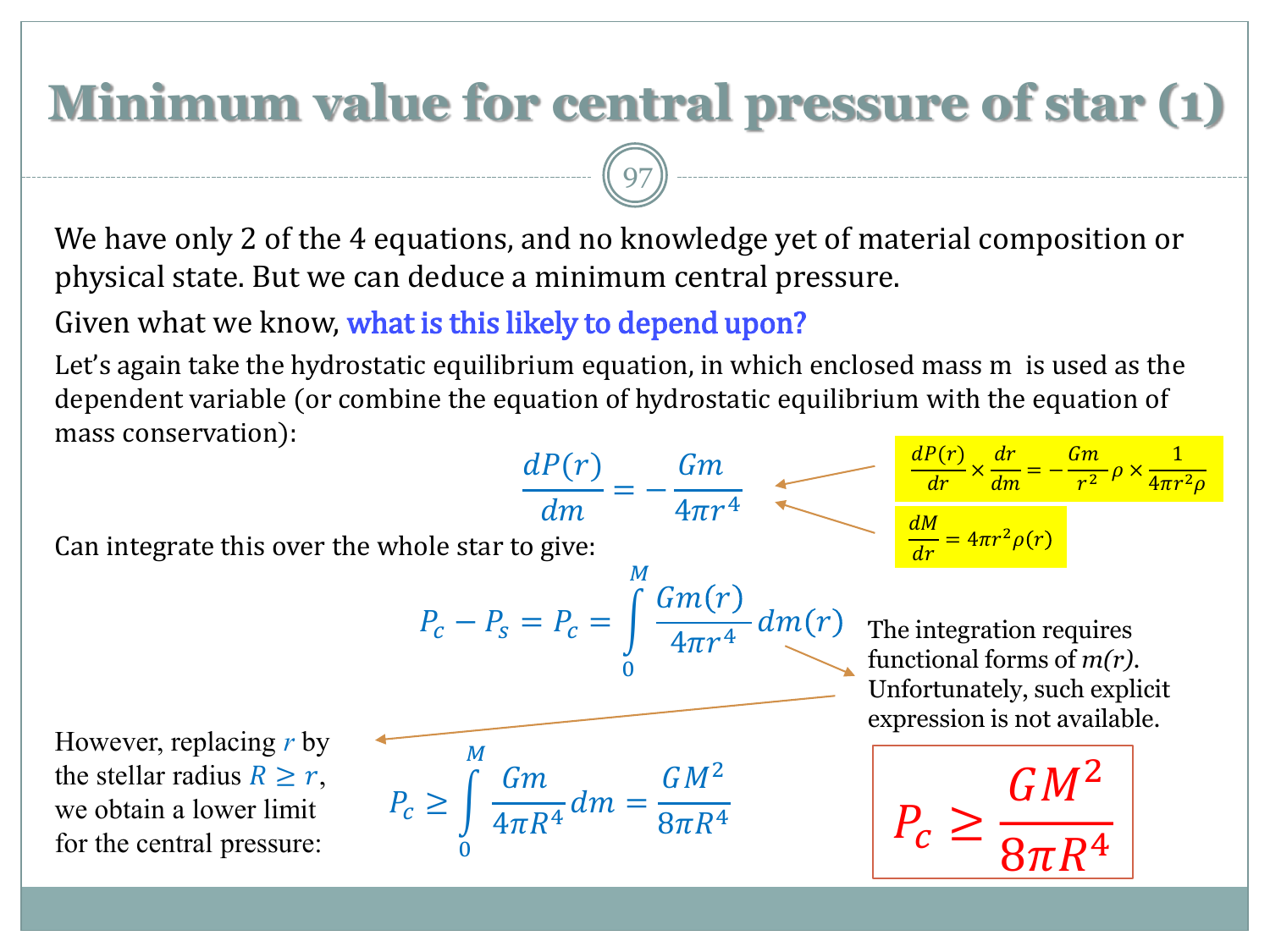## **Minimum value for central pressure of star (2)**

We can improve the lower limit making a natural assumption that density does not increase towards the surface.

Define the average density within sphere of radius *r* as  $\overline{\rho_r} \equiv m / (\frac{4\pi}{3})$  $rac{\pi}{3}r^3$ 

(98)

$$
P_c = \int_0^M \frac{Gm(r)}{4\pi r^4} dm(r) = \frac{1}{3} \left(\frac{4\pi}{3}\right)^{1/3} G \int_0^M \overline{\rho_r}^{4/3} m^{-1/3} dm
$$

For density **not increasing outwards**  $\overline{\rho_r}\geq \bar{\rho}\equiv \overline{\rho_R}$  , we get  $P_c \geq$ 1 3  $4\pi$ 3 1/3  $\bar{\rho}$ <sup>4/3</sup>G 0  $\boldsymbol{M}$  $m^{-1/3}$   $dm =$  $\pi$ 6 1/3  $G\bar{\rho}$ <sup>4/3</sup> $M^{2/3}$ 

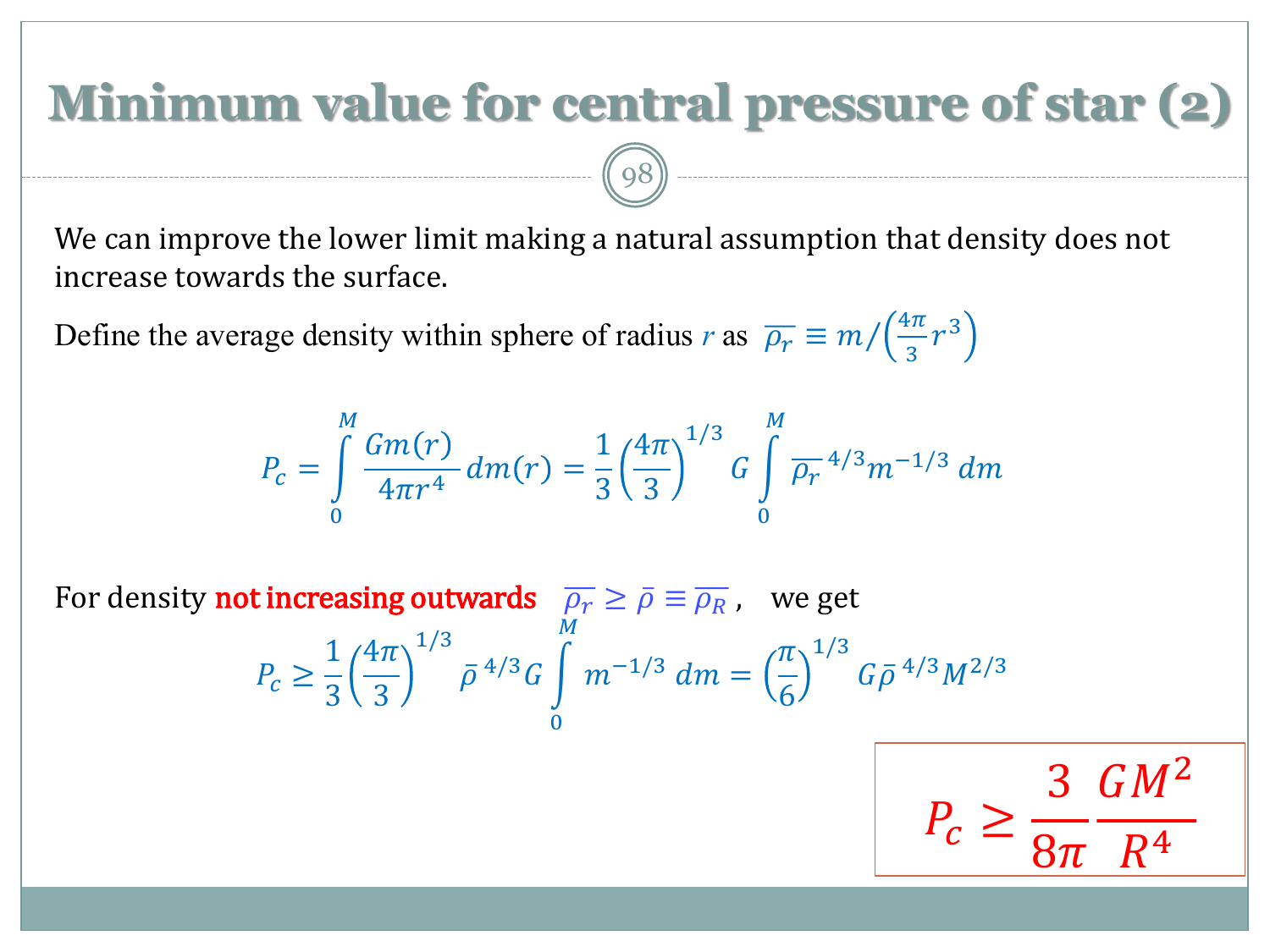#### **Maximum value for central pressure of star**

An upper limit on central pressure can be obtained just assuming  $\rho_c \ge \overline{\rho_r}$ which is e.g., valid when density is largest in the centre:

99

$$
P_c = \frac{1}{3} \left(\frac{4\pi}{3}\right)^{1/3} G \int\limits_0^M \overline{\rho_r} \, 4/3 m^{-1/3} \, dm \leq \frac{1}{3} \left(\frac{4\pi}{3}\right)^{1/3} \rho_c^{4/3} G \int\limits_0^M m^{-1/3} \, dm
$$

We can write it as

$$
P_c \ge \frac{3}{8\pi} \frac{GM^2}{R_c^4}
$$

where  $R_c$  is the radius of the star with mass Mand density  $\rho_c$  defined by  $\frac{4\pi}{3}R_c^3\rho_c=M$ Thus, we get

$$
\left(\frac{\pi}{6}\right)^{1/3} G M^{2/3} \bar{\rho}^{4/3} \le P_c \le \left(\frac{\pi}{6}\right)^{1/3} G M^{2/3} \rho_c^{4/3}
$$

which is valid for  $\rho_c \ge \overline{\rho_r} \ge \overline{\rho}$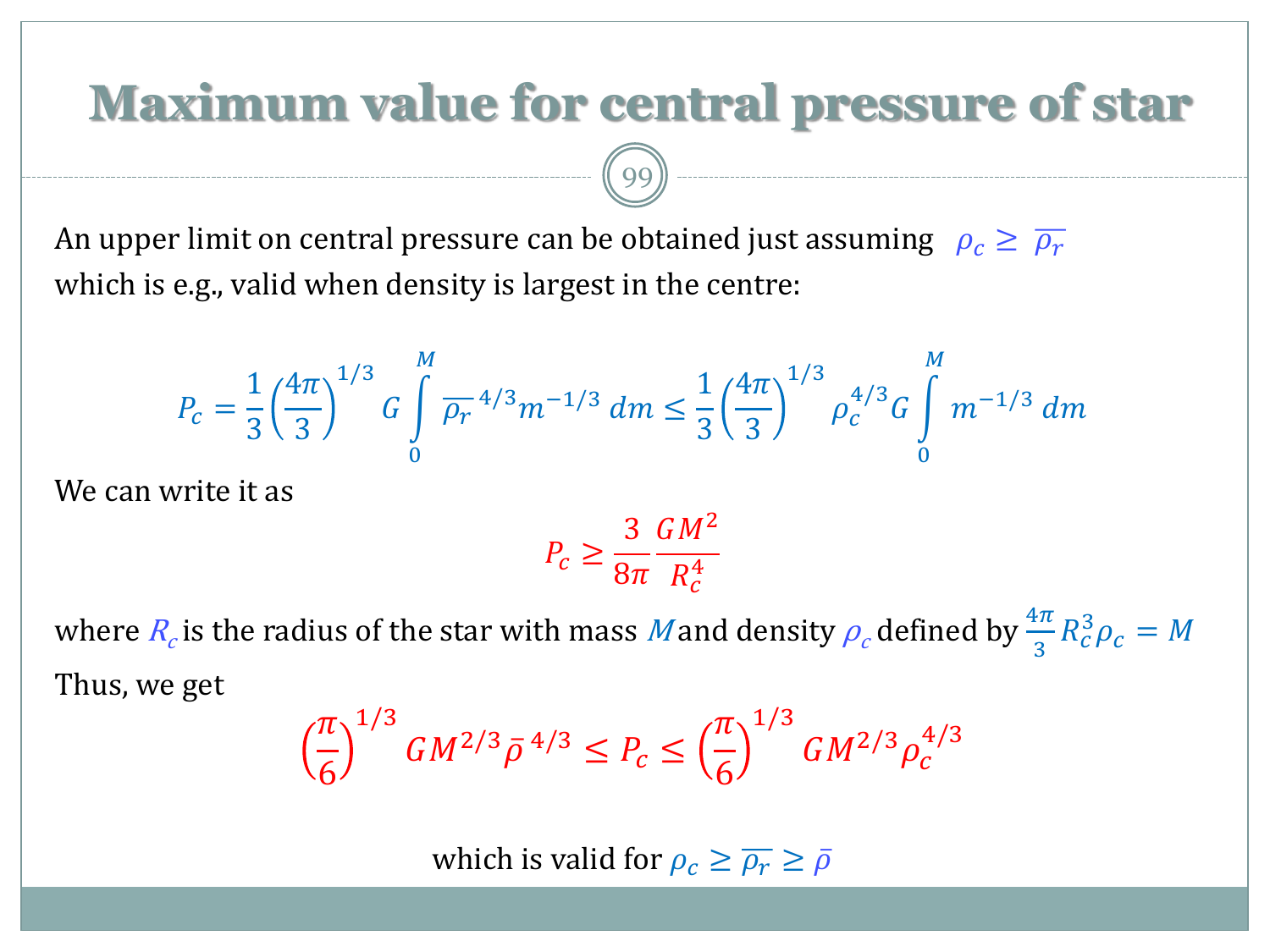

For stars at main sequence (MS):  $R \propto M^{\beta}$ , where  $\beta = (0.5 \div 1)$ 

- o for low-mass stars:  $\beta \approx 1$
- o for masses above solar:  $\beta \approx 2/3$
- o for very high masses:  $\beta \approx 0.5$

#### $P_c \geq 1.3 \times 10^9 (M/M_{\odot})^{2-4\beta}$  atm

 $P_{\rm c}$  strongly depends on the stellar structure and in reality always  ${\rm much\ larger\ than\ simple}$ estimates above. The central pressure in MS stars is about  $10^{10}$ ÷ $10^{11}$  atm.

This seems rather large for gaseous material – we shall see that this is not an ordinary gas. This is huge pressure by Earth standards where experiments have reached only about  $10<sup>6</sup>$  atm. But even that pressures are small compared to that inside white dwarfs  $(10^{19} \text{ atm})$ , or neutron stars  $(10^{29} \div 10^{30})$  atm).

#### Calculate  $P_c$  for the Sun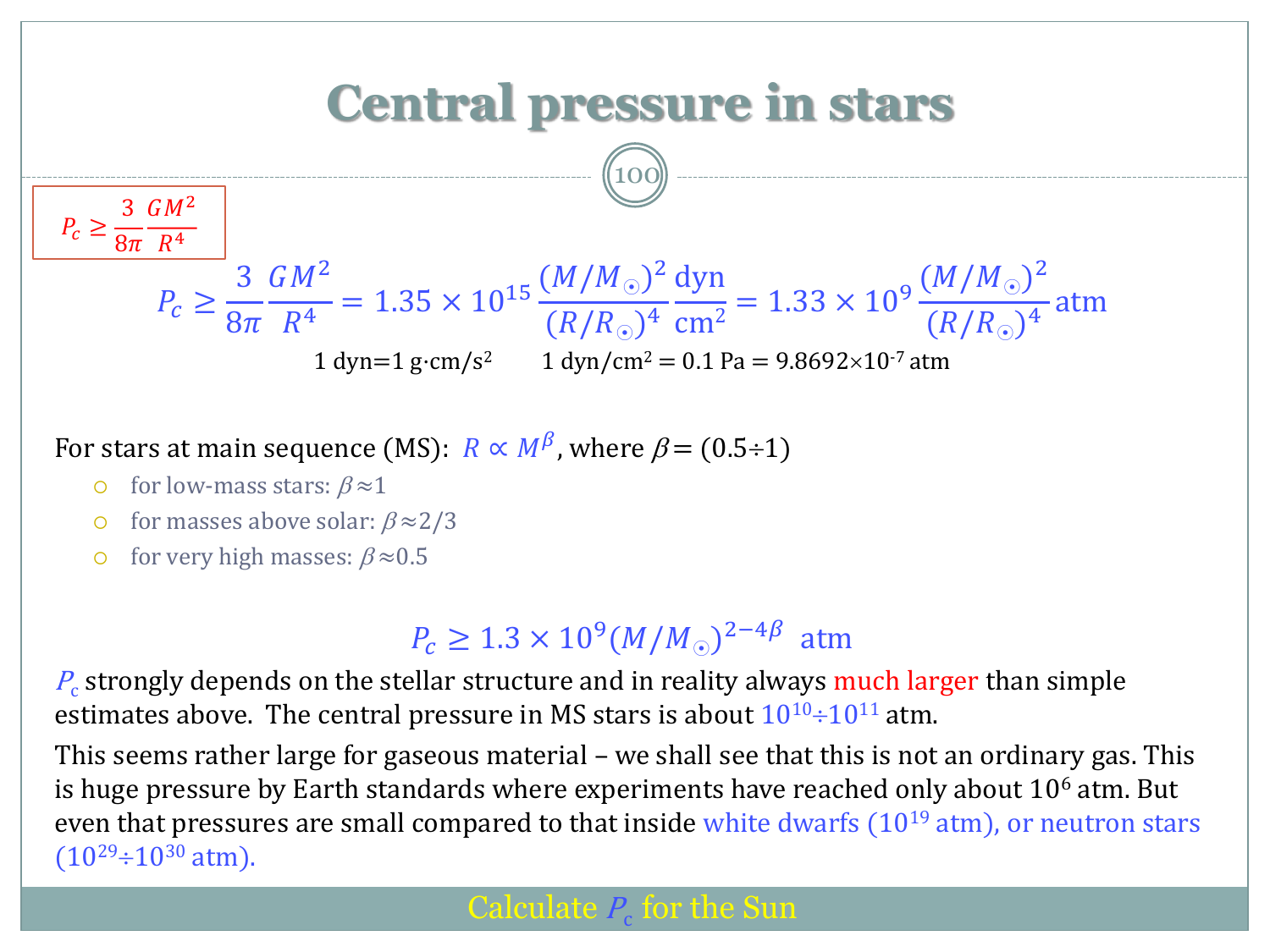## **Minimum mean temperature of a star (1)**

101

We have seen that pressure, *P*, is an important term in the equation of hydrostatic equilibrium and the virial theorem. We have derived a minimum value for the central pressure  $(P_c>10^9 \text{ atmospheres}).$ 

What physical processes give rise to this pressure – which are the most important?

- Gas pressure *P*<sup>g</sup>
- Radiation pressure *P*rad
- We shall show that  $P_{rad}$  is negligible in majority of stellar interiors and pressure is dominated by  $P_g$

To do this we first need to estimate the minimum mean temperature of a star. Consider the gravitational binding energy:

$$
-E_G = \int_0^M \frac{Gm}{r} dm = e_G \frac{GM^2}{R} \quad \text{where } e_G = \int_0^1 \frac{q}{x} dq
$$
  
and  $q=m/M, x=r/R$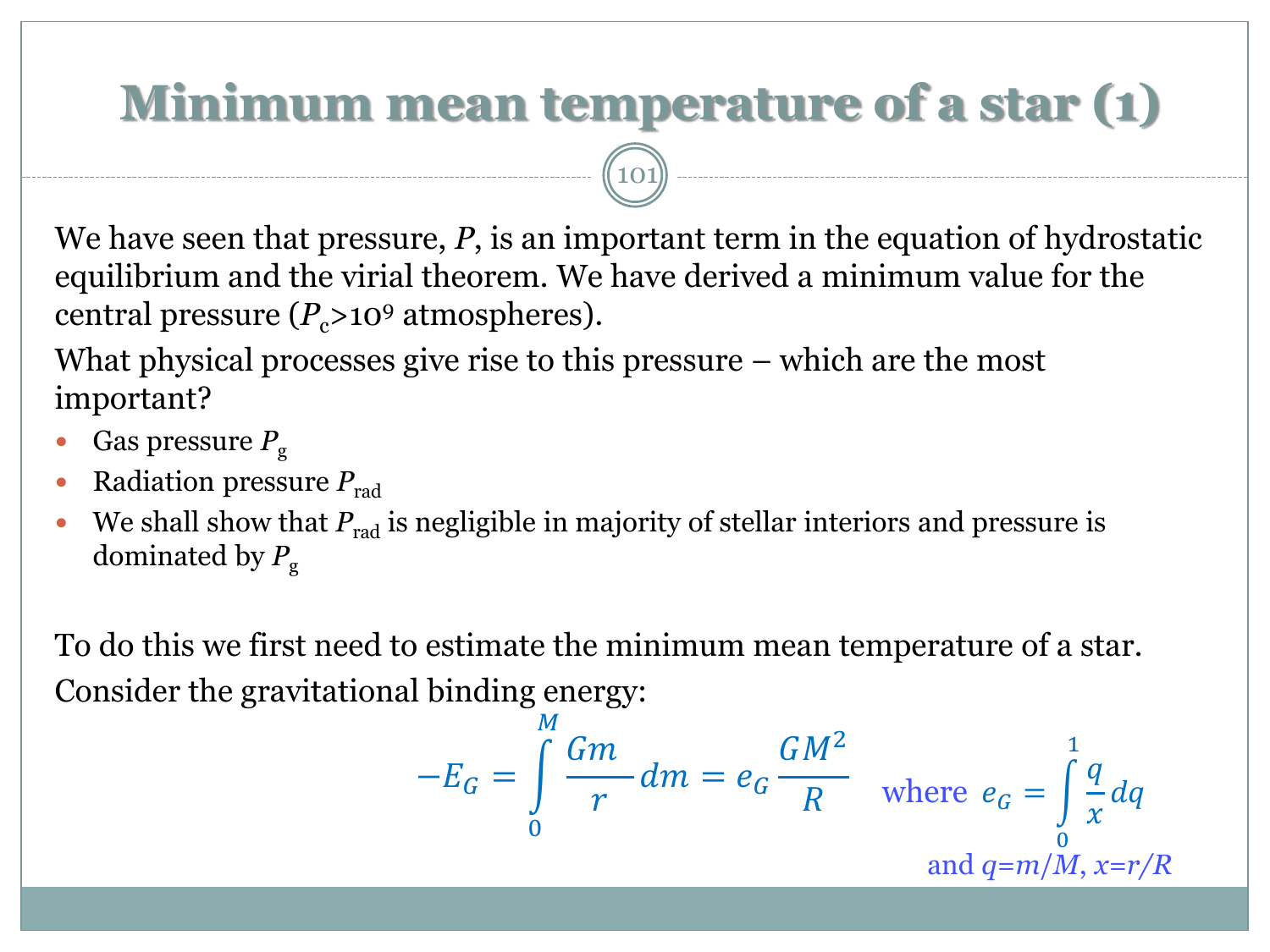### **Minimum mean temperature of a star (2)**

We can obtain a lower bound on  $e_G$  by noting: at all points inside the star  $x < 1$  and hence

 $e_G =$ 0 1  $\overline{q}$  $\chi$  $dq \geq |$ 0 1 The dimensionless gravitational energy  $e_G = \int \frac{1}{a} dq \geq \int q \ dq = 1/2$ 

For a constant density sphere one can get:  $q=m/M=(r/R)^3 = x^3 \Rightarrow e_G=3/5$ 

102

And for density decreasing outwards  $e_G \geq 3/5$  because one needs to move some mass towards centre which releases gravitational energy. For the Sun  $e_G$ =1.62. Now,  $dm = \rho dV$  and the *virial theorem* can be written

$$
-E_G = 3 \int\limits_0^V P dV = 3 \int\limits_0^M \frac{P}{\rho} dm
$$

Pressure is sum of radiation pressure and gas pressure:  $P = P_{\rm g} + P_{\rm r}$ Assume, for now, that stars are composed of ideal gas with negligible  $P_r$ Then, the equation of state of ideal gas:

$$
P = nkT = \frac{\rho}{\mu m_p} kT
$$

where n is concentration (number of particles per cm<sup>3</sup>), T is the temperature, k is Boltzmann's constant,  $\mu$  = mean molecular weight, i.e. the average mass of particles in unit of proton mass  $m_{\rm p}$ .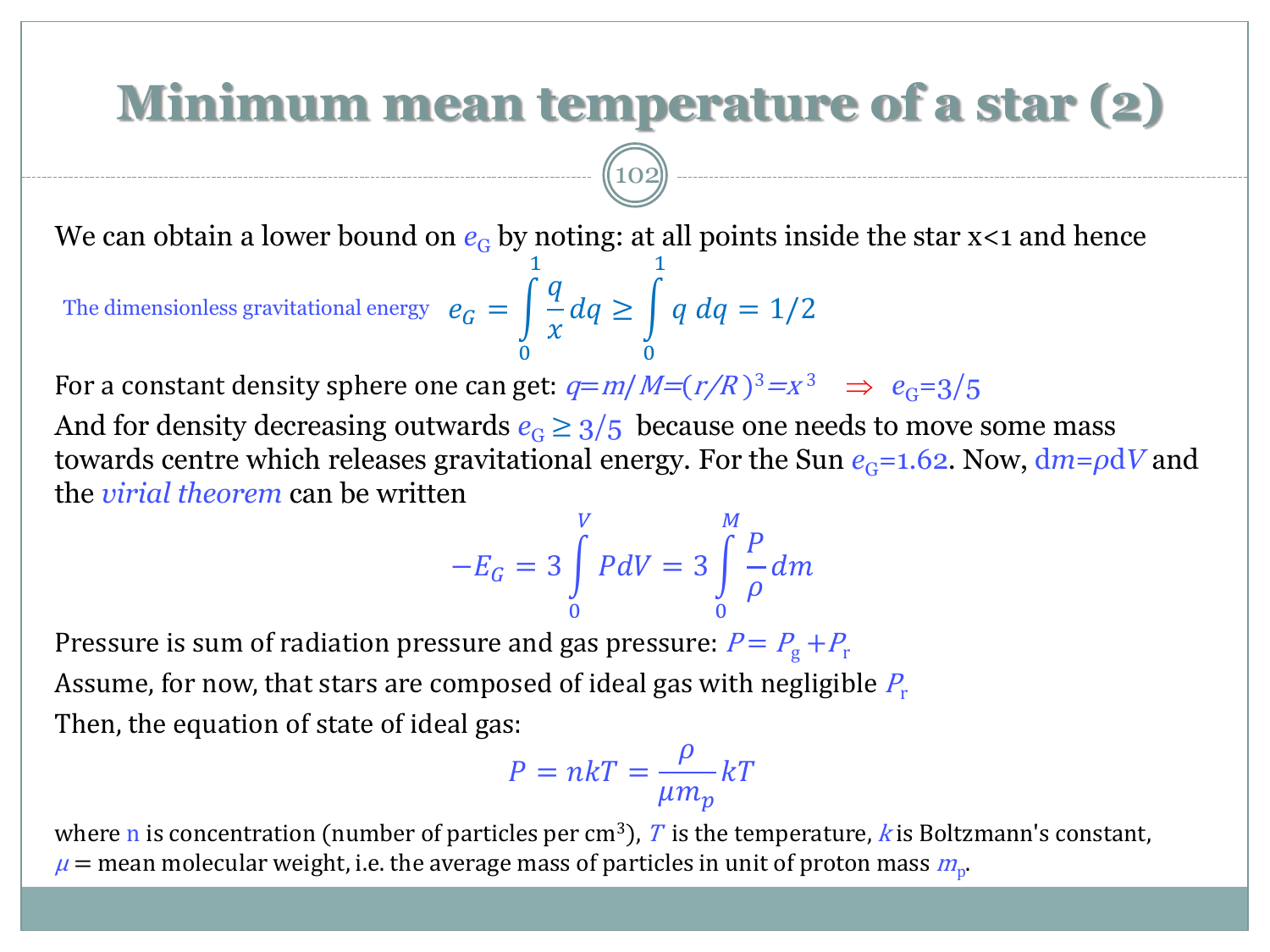### **Minimum mean temperature of a star (3)**

10<sup>'</sup>

Hence, we have

$$
-E_G = 3\int\limits_0^M \frac{P}{\rho} dm = 3\int\limits_0^M \frac{kT}{\mu m_p} dm = e_G \frac{GM^2}{R}
$$

Assuming chemically homogeneous star,  $\mu$ =const, and defining the average over mass temperature

$$
\bar{T} \equiv \frac{1}{M} \int\limits_{0}^{M} T dm
$$

we get the mean temperature of the star

$$
\bar{T} = \frac{e_G}{3} \frac{\mu m_p}{k} \frac{GM}{R}
$$

This temperature is called virial temperature for obvious reason. For density not increasing outwards,  $e_G \geq 3/5$ , and therefore

$$
\overline{T} \ge \frac{1}{5} \frac{\mu m_p}{k} \frac{GM}{R}
$$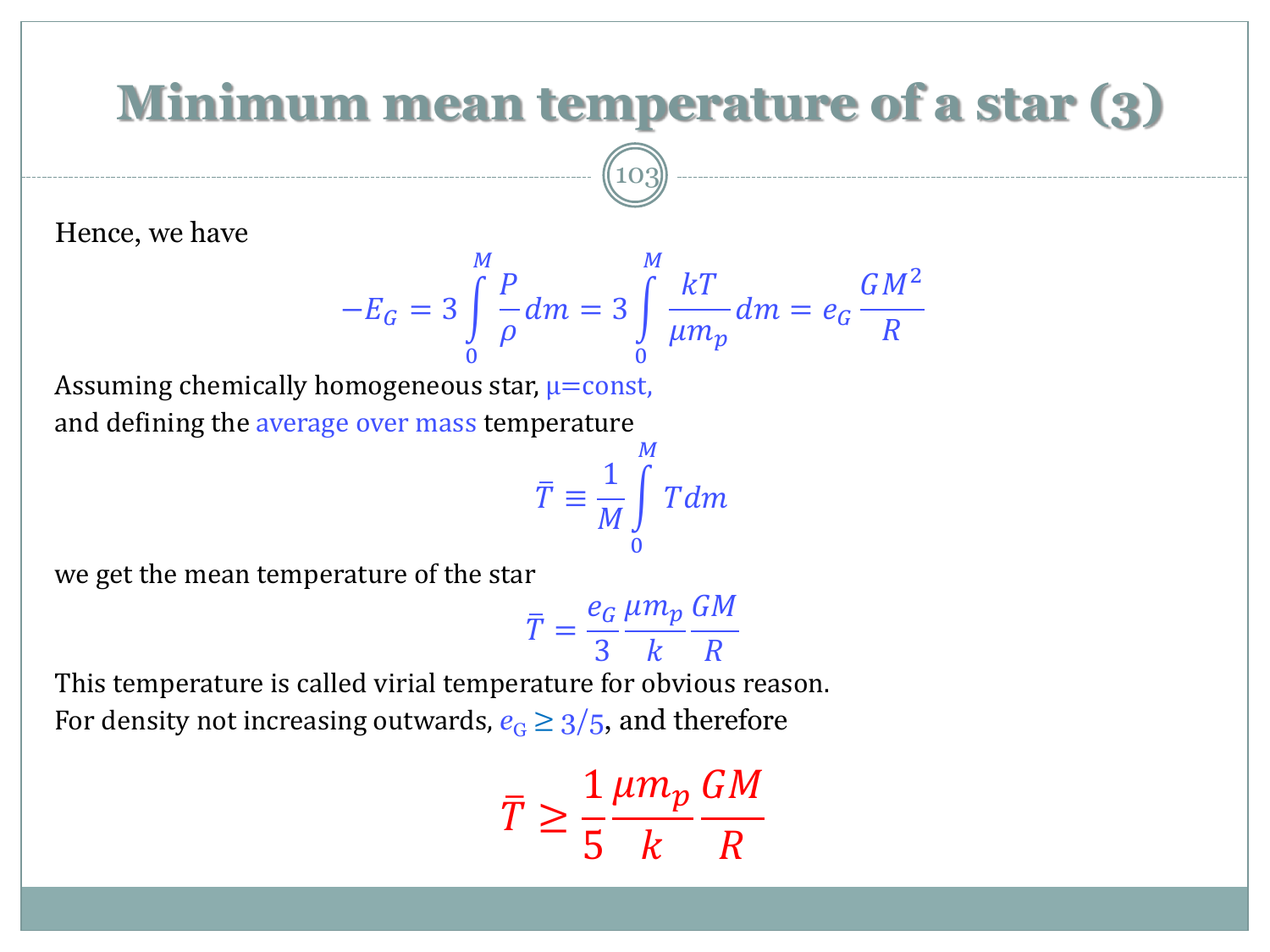#### **Minimum mean temperature: Example**

K  $kT = 660e_G\mu$ 

 $M/M_{\odot}$ 

eV

 $R/R$   $_{\odot}$ 

 As an example, for a chemically homogeneous star, we have  $M/M$   $_{\odot}$ 

 $\bar{T} = 7.7 \times 10^6 e_G \mu$ 

 $(104)$  -

 $R/R_{\odot}$ 

 We know that H is the most abundant element in stars and for a fully ionized hydrogen star  $\mu = 1/2$  (as there are two particles,  $p + e^{-}$ , for each H atom). And for any other element  $\mu$  is greater  $\Rightarrow$   $T_0$  > 2.3×10<sup>6</sup> K.

- Also, the average kinetic energy of particles at  $\overline{T_{\odot}}$  is much higher than the ionization potential of H (13.6 eV) or for double ionization of He (13.6x2<sup>2</sup>=54 eV). Thus, the gas must be highly ionized, i.e. is a plasma. As  $e_G$  is actually larger than 1, temperatures in the stellar interiors are  $(1\div 3)\times 10^7$  K, which corresponds to the energies about 1-3 keV.
- Mean density of the Sun is higher than water and other ordinary liquids. However, at such a temperature the gas is ionized. An ideal gas demands that the distances between the particles are much greater than their sizes, and nuclear dimension is 10-13 cm compared to atomic dimension of  $10^{-8}$  cm (which would be of interest in neutral gas). It can thus withstand greater compression without deviating from an ideal gas.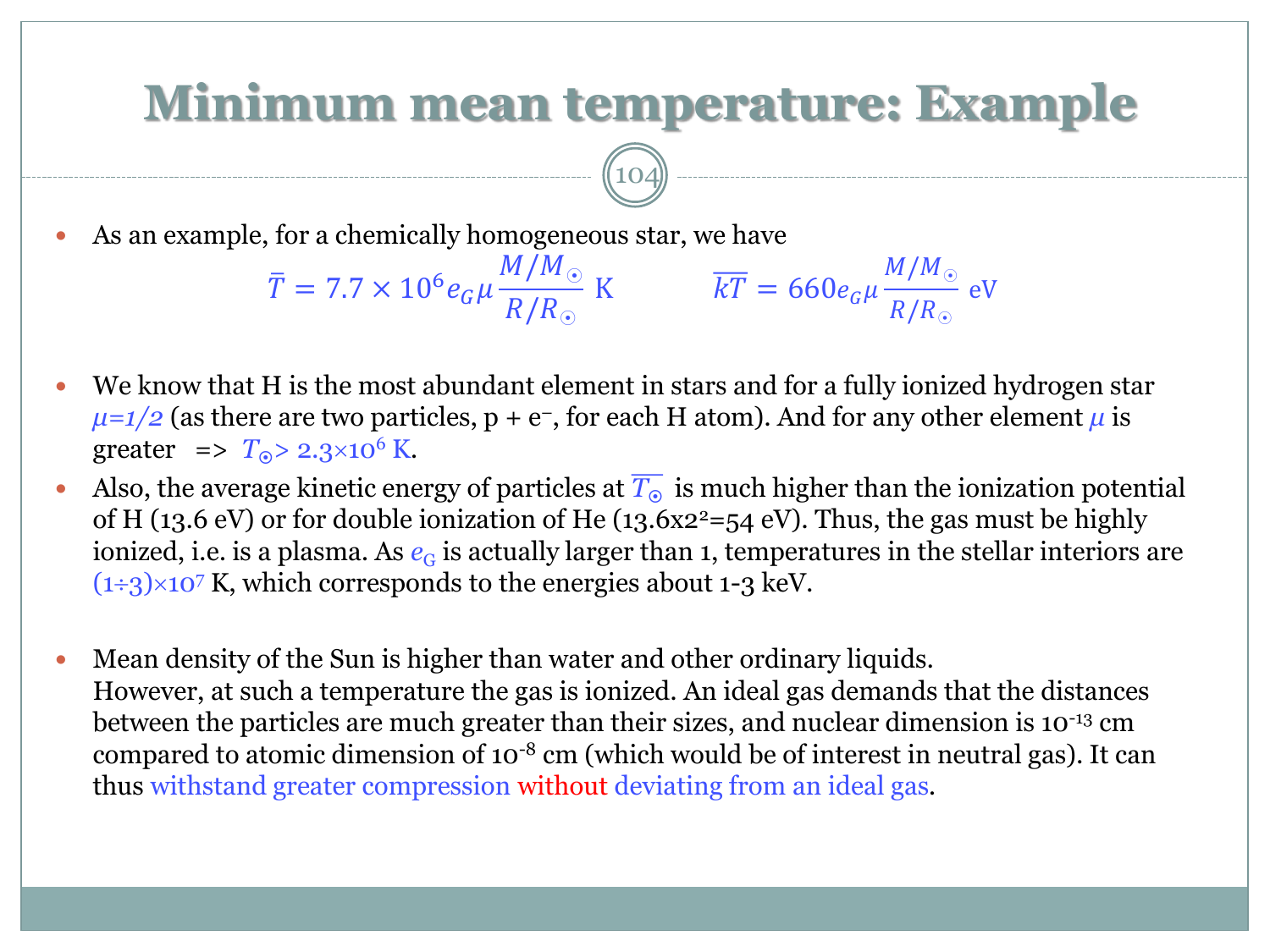# **Temperature in stellar interiors**

 $(105$ 

- The dimensionless gravitational energy  $e_G$  is not very sensitive to the stellar structure and for MS stars it is about unity. The chemical composition is about the same for all MS stars and  $\overline{T} \propto M/_{R}$
- Because  $R \propto M^{\beta}$ , where  $\beta = (0.5 \div 1)$ the mean temperatures should decrease for smaller masses and change only by a factor of a few between the lower and upper end of stellar masses. However, variation in luminosities are much larger than variation in mass:  $10^{10} \div 10^{11}$ and 10<sup>3</sup> times, respectively. As temperature varies only very slightly, we have to conclude that the energy production rate is a very strong function of temperature. This conclusion is supported by studies of nuclear reactions.
- The masses of red giants (RG) are about solar, but luminosities are large, therefore their temperatures should be at least as high as for the Sun. But their radii are 100 x solar R. We are forces to conclude that  $e_G > 100$ , which can be achieved by strong concentration of matter towards the centre. Thus, the RG structure should be very much different from MS stars. A large fraction of RG mass should be contained in its core (a white dwarf "under construction").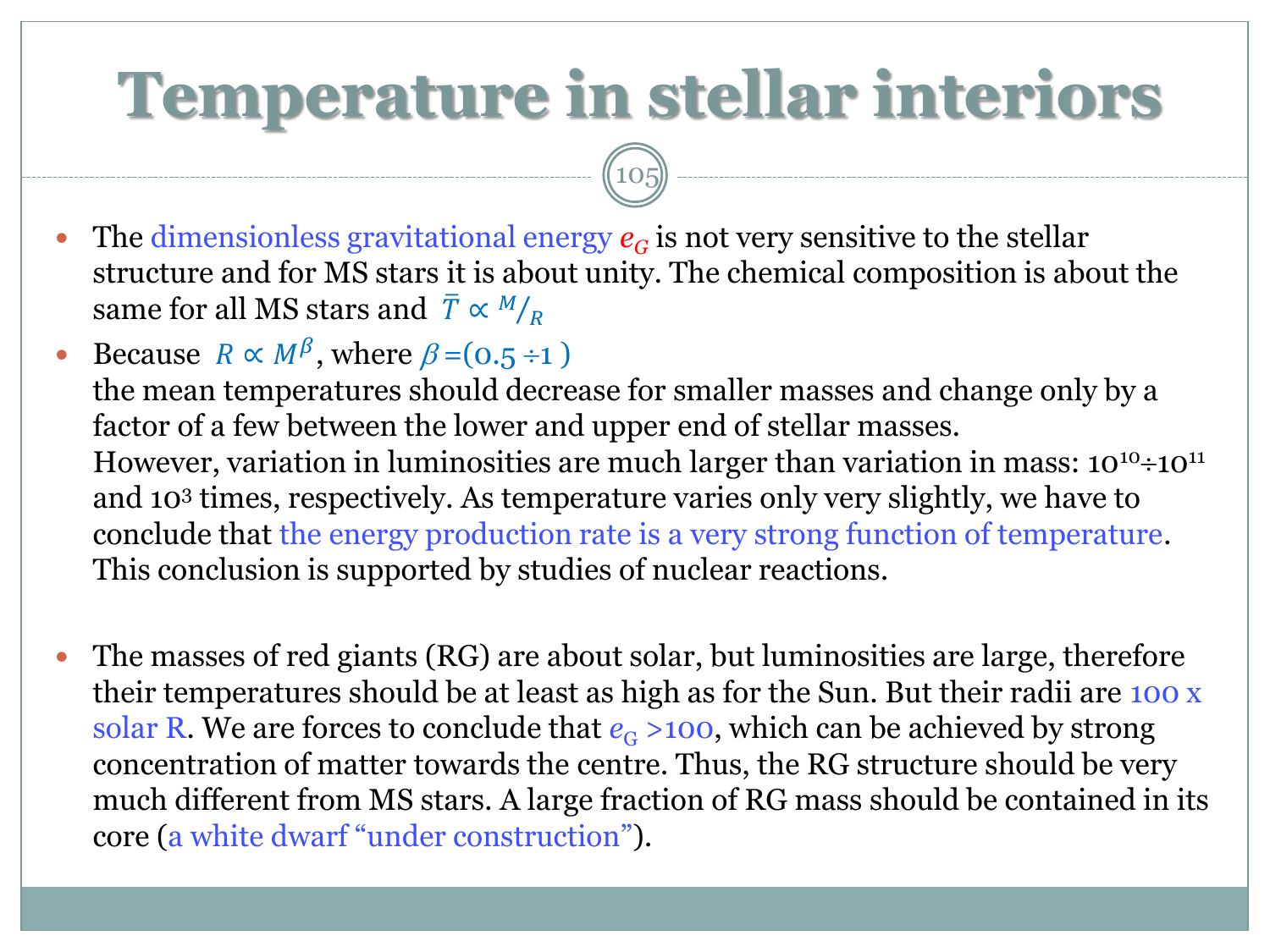# **Physical state of stellar material**

Let us revisit the issue of radiation vs gas pressure. We assumed that the radiation pressure was negligible. The pressure exerted by photons on the particles in a gas is:  $aT^4$ 

 $P_{rad} =$ 

3 where  $a = \frac{4 \sigma_{SB}}{a}$  $\frac{\sigma_{SB}}{c}$  = 7.56 × 10<sup>15</sup> erg cm<sup>-3</sup> K<sup>-4</sup> = radiation density constant Now compare gas and radiation pressure at a typical point in the Sun:

106

$$
\frac{P_{rad}}{P_g} = \frac{aT^4}{3} / \frac{kT\rho}{\mu m_p} = \frac{\mu m_p aT^3}{3k\rho}
$$

Taking  $T \sim \overline{T} = 2 \times 10^6$  K,  $\rho \sim \overline{\rho} = 1.4$  g cm<sup>-3</sup>, and  $\mu m_P = \frac{1}{2}$  $\frac{1}{2}$ 1.67 × 10<sup>-24</sup> g gives

$$
\frac{P_{rad}}{P_g} = 10^{-4}
$$

Hence radiation pressure appears to be negligible at a typical (average) point in the Sun. In summary, with no knowledge of how energy is generated in stars we have been able to derive a value for the Sun's internal temperature and deduce that it is composed of a near ideal gas plasma with negligible radiation pressure.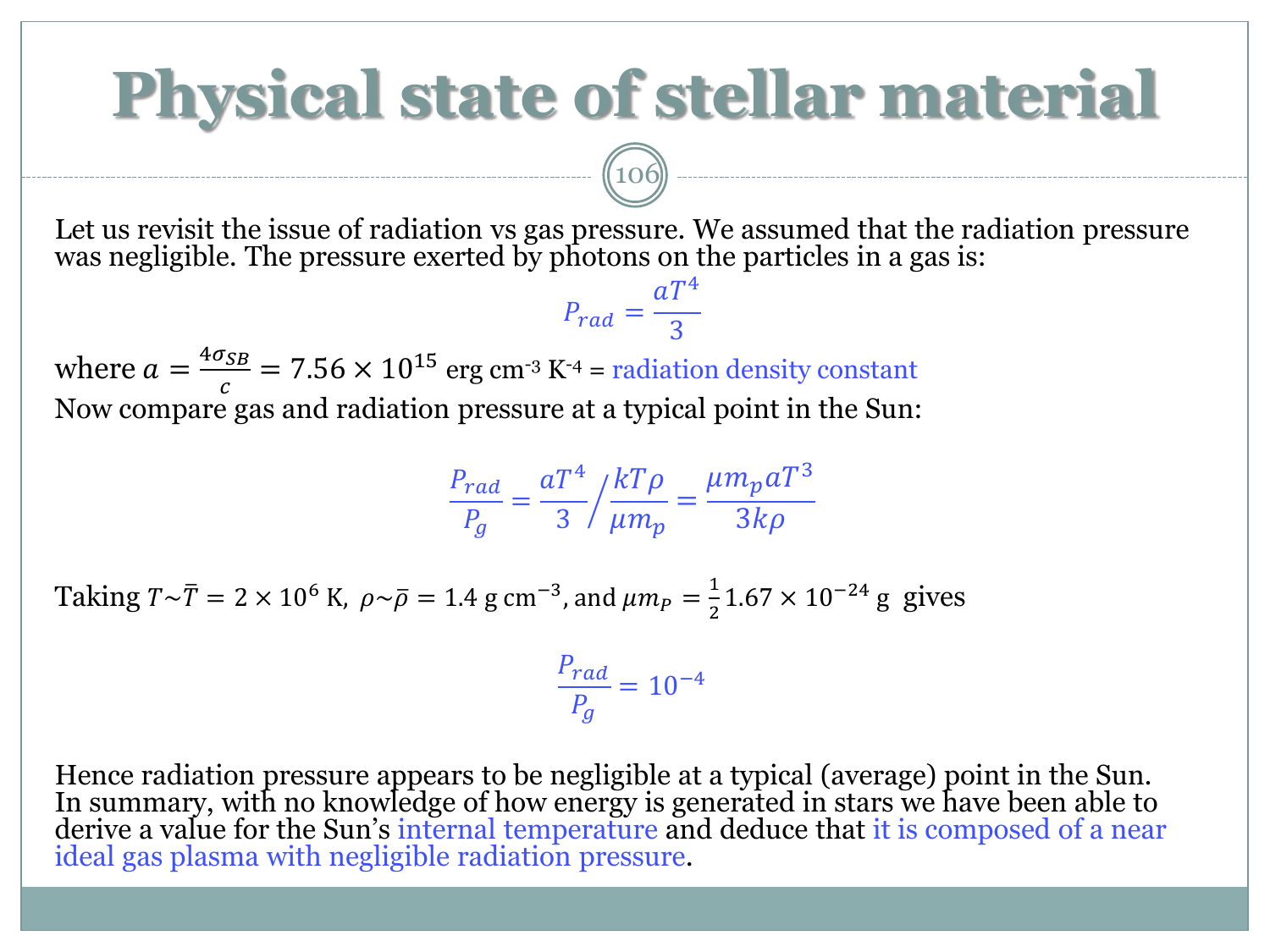## **Mass dependency of radiation to gas pressure**

However, we shall later see that  $P_{rad}$  becomes significant in higher mass stars. To give a basic idea of this dependency: replace *ρ* in the ratio equation above:

$$
\frac{P_{rad}}{P_g} = \frac{\mu m_p a T^3}{3k\rho} = \frac{\mu m_p a T^3}{3k \left(\frac{3M}{4\pi R^3}\right)} = \frac{4\pi \mu m_p a R^3 T^3}{9k}
$$
  
And from the virial theorem:  $\overline{T} \propto \frac{M}{R}$   
 $\Rightarrow \frac{P_{rad}}{P_g} \propto M^2$ 

107

i.e.  $P_{rad}$  becomes more significant in higher mass stars.

This is one of the reasons why there are no stars of very high masses  $>100M_{\odot}$